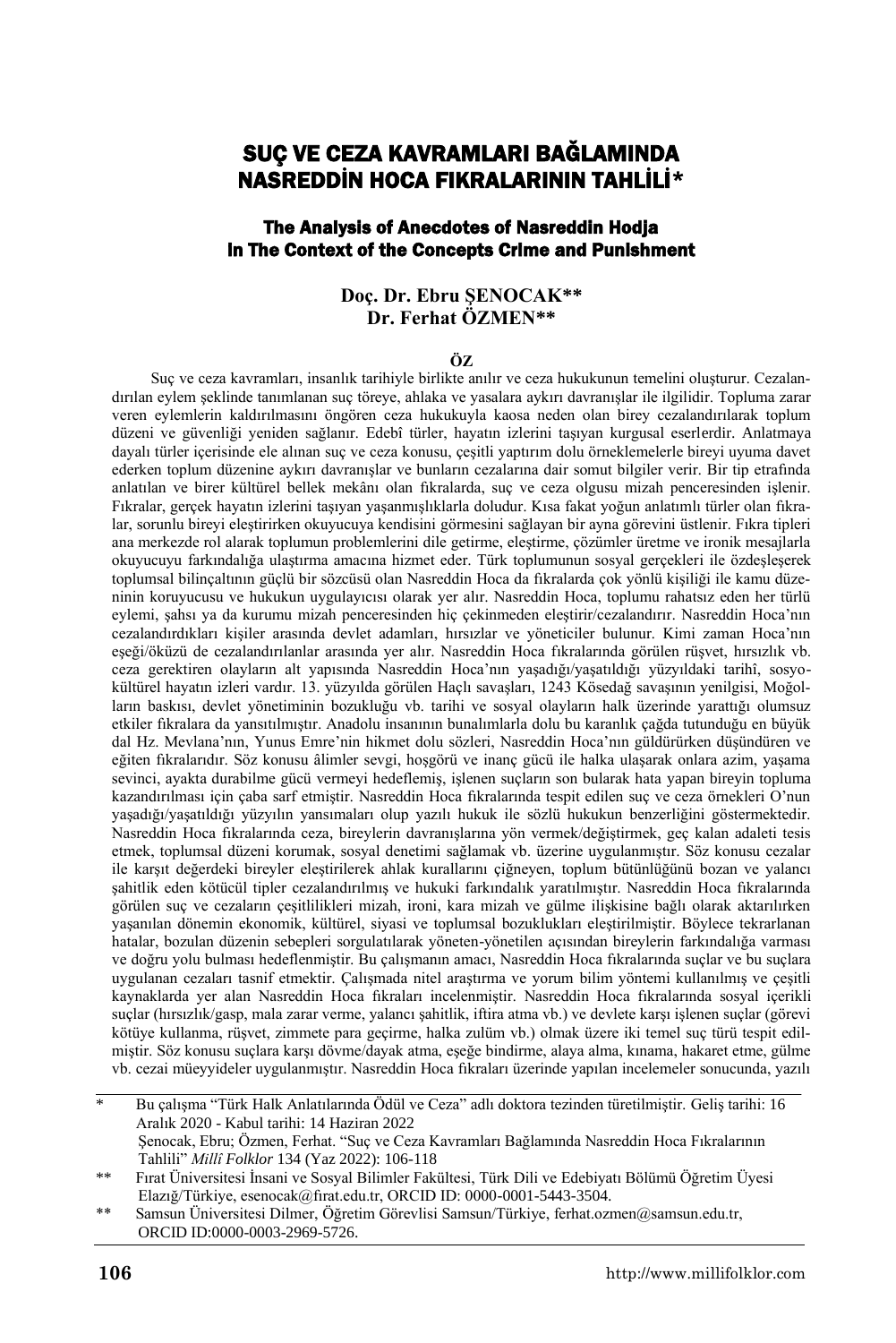hukuk ile sözlü hukukun benzer olduğu tespit edilmiştir. Metinlerde ahlak kurallarını çiğneyen, toplum bütünlüğünü bozan ve yalancı şahitlik eden kötücül tipler cezalandırılarak hukuki farkındalık yaratılmaya çalışılmıştır.

#### **Anahtar Kelimeler**

Nasreddin Hoca, fıkra, mizah, suç, ceza.

#### **ABSTRACT**

The concepts crime and punishment are mentioned together with human history, and constitute the basis of criminal law. Crime, which is defined as a punished act, is related to behaviors that are against customs, moral and laws. The individual who causes chaos is penalized with the criminal law that foresees the abolishing of acts that damage the society, and the society order and security are ensured again. Literate types are fictious works that bear the traces of life. The subject of crime and punishment, which is considered within the types based on narration, invite the individual towards harmony with various examples full of sanctions, giving concrete information on behaviors that act in violation of social order and their punishments. The crime and punishment phenomena are mentioned through humor in anecdotes described around a type. Anecdots are full of lived phenomenon that carry the traces of real life. Being a type that is concise yet full of intense narration, anecdotes criticize the individual and thus act as a mirror that enables the reader to see himself/herself. Anecdote types take a role at the main center, serving to the purpose of pronouncing and criticizing the problems of the society, generating solutions and taking the reader towards realization with ironical messages. Anecdotes are also a place of cultural memory. Nasreddin Hodja, who was a strong spokesman with multiple personality for the social subconscious identifying with the social realities of Turkish society, was often the guardian of public order and the enforcer of the law in his anecdotes. Nasreddin Hodja criticizes/punishes any actions that disturb the community without hesitating through the perspective of humor. Among those he punished, there are judges, statesmen, thieves, rulers as well as donkeys/oxen. In the background of punitive events seen in Nasreddin Hodja's anecdotes such as bribery and theft, there are traces of historical and socio-cultural life of the century when Nasreddin Hodja lived/was cherished. The negative effects of historical and social events on the public such as the Crusades of the 13th century, the defeat in the Kösedağ War in 1243, the pressure of Mongols, the disorder of the state governance, etc. were also reflected in the anecdotes. The greatest basis that Anatolian people stood on in this dark age full of depressions were the wisdom-filled words of Hz. Mevlana and Yunus Emre and the anecdotes of Nasreddin Hodja that make you think and educate while making you laugh. The aforementioned scholars aimed to reach the people with the power of love, tolerance and belief and to give them tenacity, joy of life and the power to stand, and they endeavored to reintegrate the individual, who made a mistake, into society by ending the crimes committed. The examples of crimes and punishments identified in Nasreddin Hodja's anecdotes are the reflections of the century in which he lived / was cherished, and show the similarity of written law and oral law. Punishment in the anecdotes of Nasreddin Hodja have been imposed on directing/changing the behaviors of individuals, establishing the delayed justice, maintaining social order, ensuring social control, etc. The individuals with opposing values have been criticized with the aforementioned punishments, and the malevolent types who broke the moral rules, disrupted the integrity of the society and gave false testimony have been punished and legal awareness has been created. While the diversity of crimes and punishments seen in Nasreddin Hodja's anecdotes were being conveyed based on the relationship of humor, irony, black humor and laughter, the economic, cultural, political and social deformities of the period lived in have been criticized. Thus, the aim is to raise awareness of individuals and enable them to find the right way in terms of governing-governed, by questioning the reasons for the repeated mistakes and the disrupted order. The purpose of this study is to classify the crimes and penalties in the anecdotes of Nasreddin Hodja. In this study, qualitative research method and hermeneutics method are used and also it is also analysed from Nasreddin Hodja anecdotes in various sources. Two basic types of crimes were identified in the anecdotes of Nasreddin Hodja; crimes with social context (theft/extortion, damaging property, perjury, slander, etc.), and crimes against the state (misconduct, bribery, embezzlement, cruelty towards public, etc.). Criminal sanctions like tattooing, riding on donkey, ridiculing, condemnation, insulting, laughing, etc. were applied against these crimes. As a result of the investigations on the anecdotes of Nasreddin Hodja, it is seen that written and oral laws were similar. In the texts, legal awareness was raised by punishing evil types who violated ethical codes and the integrity of society and did perjury.

#### **Keywords**

Nasreddin Hodja, anecdote, humor, crime, punishment.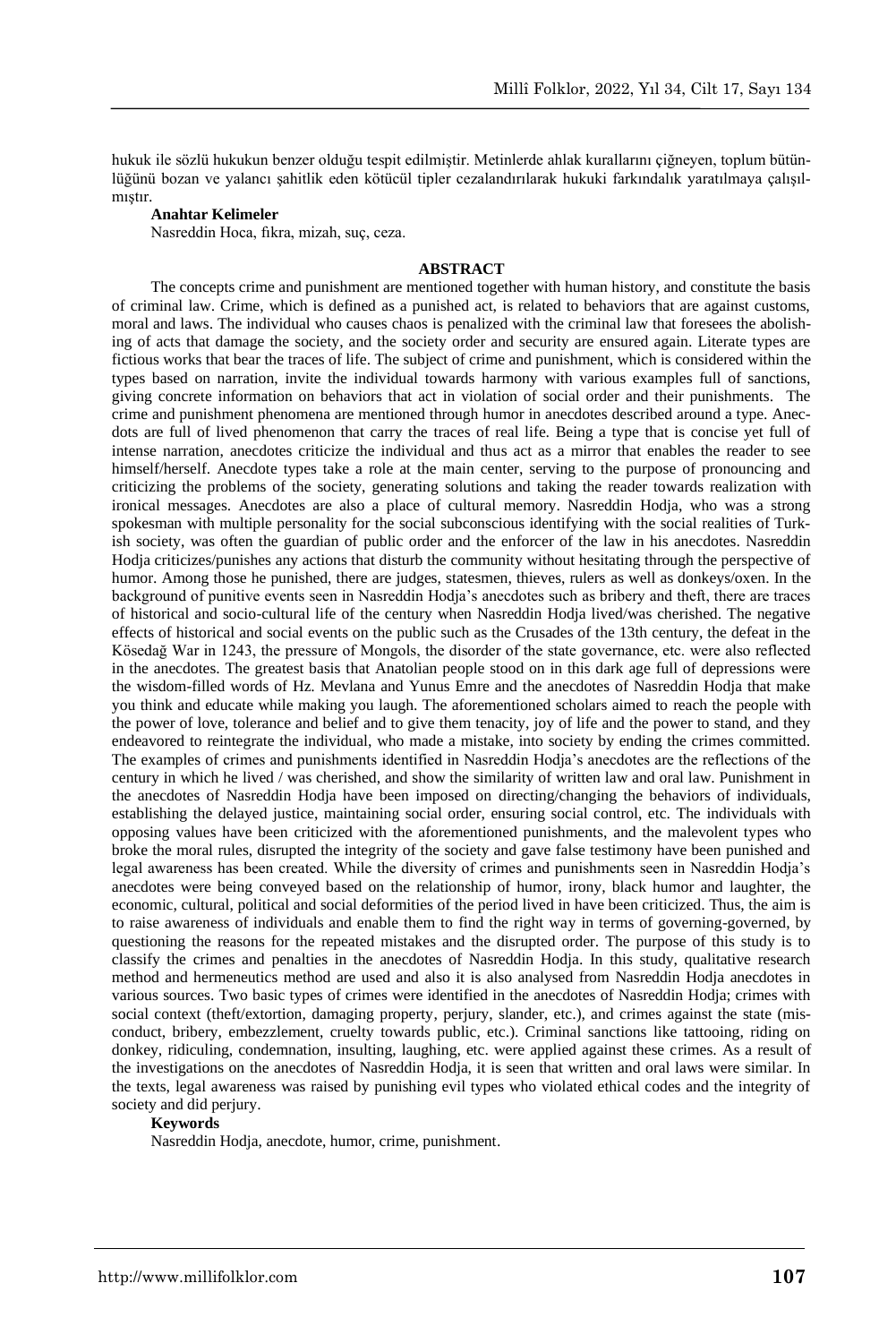#### **Giriş**

İnsanlık tarihiyle eş anlamlı olan suç ve ceza olgusu, ceza hukukunun temelini oluşturur. Suç kavramı üzerine çeşitli bilim dalları farklı açıklamalar yapmış ve her bir disiplin bu kavramı değişik biçimde tanımlamıştır.

"Kriminolojiye göre suç, toplumsal normlardan bir tür kopuştur; psikolojiye göre ise bir hareket bozukluğudur. Hukuksal bakımdan suç, ceza normlarıyla korunan bir hukuksal değerin ihlalidir. Her suç bir hukuksal değeri ihlal eder. Hukuk düzeni, suç niteliğindeki eylemleri ceza tehdidiyle yasaklayarak hukuksal değerlerin ihlalini engellemeye çalışmaktır." (Ercan 2009: 107).

Modern hukuka göre suç, *'cezalandırılan eylem'* olarak algılanmaktadır. Ceza hukukunun temelini oluşturan bu kavram etrafında yasalar çıkartılmış, eylemi geçekleştiren kişilere ceza verilirken suçun işlenmesini engellemek, suçtan caydırmak gibi hedefler gözetilmiştir. Töreye, ahlaka ve yasalara aykırı davranışın suç ile karşılanması, ceza sisteminin doğmasına neden olmuştur. Ceza, *"Arapça bir sözcük olup iyi veya kötü anlamlarına gelir, ödül yerine de kullanılır. Türkçede yalnız kötülüklere karşılık verme anlamını taşır. Latincede ceza sözcüğüne karşılık olan 'poena' kelimesi, azap, ıstırap, elem ve vicdan azabını karşılar."* (Arık 1995: 5). İnsanlık tarihi boyunca suçun olduğu her yerde mutlaka ceza bulunur. Kamu düzenini/kozmosu sağlamaya yönelik uygulanan cezalarda kanunların ya da kültürel değerlerin gerekleri vurgulanır. *"Toplumsal yapının belirleyici unsuru olan kültürel değerler, sosyal baskı fonksiyonuyla, duygu ve davranışların kontrol edilerek olumsuz olaylarla karşılaşmama hedefinde, denetim mekanizması görevi yüklenir*.*"* (Öğüt Eker 2017: 52). Nasreddin Hoca fıkralarında Türk toplumunun kültürel hayatı, yaşama biçimi, sosyal normları mizah penceresinden ele alınır. Fıkraların aktarımında mizahi bellek, halk hafızasında önemli bir yaptırım gücüne sahiptir. *"Mizahî bellek, kültürel belleğin önemli yapı taşlarından biridir. Mizahî bellekte yaşatılan kişi, olay ve imgeler, mizah malzemeleri aracılığıyla ülkenin yaşayan kültür tarihidir."* (Öğüt Eker 2014: 87). Kültürel belleğin bir parçası olan mizahi bellek aracılığıyla devrin suçları ve onlara uygulanan cezalar/yaptırımlar geleceğe taşınır. Nasreddin Hoca fıkralarında suç ve ceza kavramına bağlı olaylar, O'nun yaşadığı ve halk arasında yaşatıldığı yüzyılın olayları çerçevesinde fıkralara yansımıştır. Çünkü fıkralar tarihî, siyasal ve kültürel şartlar kapsamında yeni şartlara uyum sağlayarak toplumsal hayatın eleştirel yönünü ele alır. Hoca'nın yaşadığı devrin tarihsel ve toplumsal olayları, insanları kaosa iterek onlara farklı suçlar işletmiştir. Söz konusu suçlar, Hoca'nın yaşadığı/yaşatıldığı dönem ile ilgilidir.

"Özellikle Nasreddin Hoca-Timur fıkraları dolayısıyla Hoca'nın yaşadığı düşünülen ikinci çağ on beşinci yüzyıldır. Osmanlılar'ın Anadolu'yu tek yönetim altında birleştirme çabaları Yıldırım Bayezid'in 1402'de Timur'a yenilmesiyle duraklamıştır. 1451'e dek süren 'Fetret Devri'nde Yıldırım Bayezid'in oğulları arasındaki taht kavgaları, Moğolların sömürüsüyle işkenceleri, Anadolu beylikleri arasındaki didişmeler, Bizans ile Avrupalıların Anadolu'nun siyaset çatışmalarına karışmaları Anadolu insanına yine çok karışık, bunalımlı bir zaman yaşatmıştır." (Karabaş 1981: 241-242).

Nasreddin Hoca, Timur ile aynı dönemde yaşamasa bile daima halkın sözünün temsilcisi seçilmiştir. Fıkralarda Nasreddin Hoca, kara mizah ve ironi ile sosyal ortamın eleştirisini yaparken bireyin/toplumun sorunlarını dile getirmeyi, onları eğlendirerek düşündürmeyi ve eğitmeyi hedeflemiştir.

Toplum içinde yaşama ihtiyacı duyan insanoğlunun belli kurallara riayet etmesi gerekir. Kurallara aykırı davranan bireyler, düzeni bozduğu için cezalandırılırlar. *"Halk hukukuna göre cezalandırma şekilleri toplumun genel kabulleri ve ortak davranış bi-*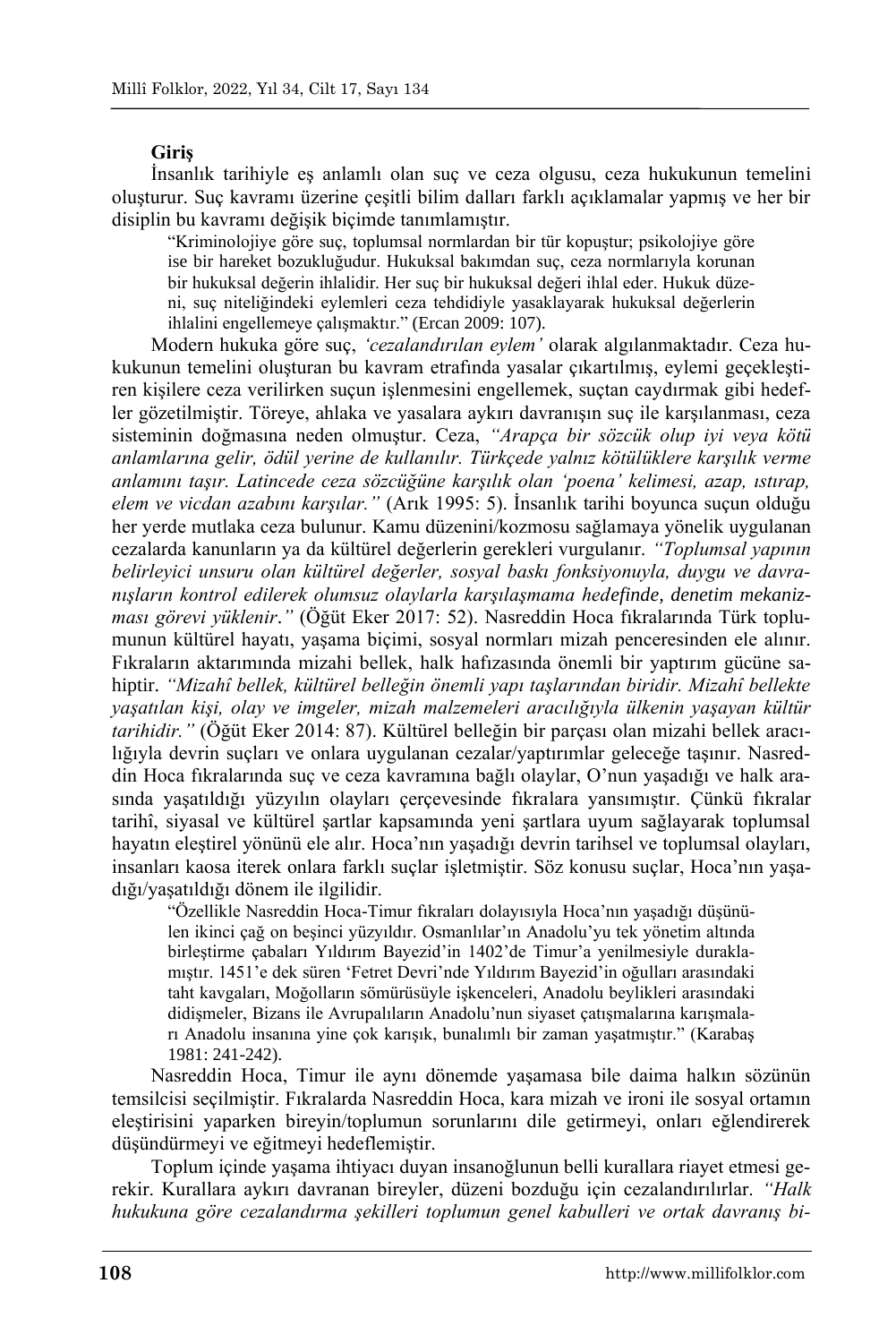*çimleri olarak belirlenen örf ve âdetler bağlamında gerçekleşir."* (Dursun 2016: 252). Nasreddin Hoca fıkralarında, toplumsal düzlemde anarşi ve kaosun çıkmasını önlemek, sosyal adaleti sağlamak ve suçluların cezasını vermek için halkın ortak kabullerine göre belirlenen çeşitli yaptırımlar uygulanmıştır. Nasreddin Hoca'ya bağlı olarak anlatılan fıkralarda suçlar ve cezalar, şu alt başlıklar etrafında incelenebilir:

### **1. Sosyal İçerikli Suçlar-Cezalar**

Türk mizahında önemli bir isim olan Nasreddin Hoca, Türk toplumunun sosyal gerçekleri ile özdeşleşerek toplumsal değerlerin/hukukun güçlü bir sözcüsü/savunucusu olmuştur. Koşum'a göre Nasreddin Hoca, hukukun toplumda etkin hâle gelmesine ve toplumsal hafızada yer etmesine gayret eder. Sosyal hayattaki olumsuz olgu ve olayları eleştirerek yanlış hukuk anlayışını düzeltmeye çalışır (2009: 496). Hoca, toplumu rahatsız eden her şahsı/kurumu mizah penceresinden hiç çekinmeden eleştirir/cezalandırır. *"Nasreddin Hoca fıkralarında insanlığın ortak halleri ya da insanı oluşturan haller, toplumsal konular eleştirel bakış açısıyla değerlendirilmektedir."* (Özdemir 2010: 39). Hoca'nın eleştirdiği/cezalandırdığı kişiler arasında devlet adamları, hırsızlar, yöneticiler hatta Hoca'nın eşeği/öküzü dahi bulunur. Fıkralardaki sosyal içerikli suçlar ve cezalar şu alt başlıklar etrafında ele alınabilir:

### **1.1. Hırsızlık/Gasp**

Alın teri dökmeden emek harcamadan nesnelere sahip olma isteği/arzusu, hırsızlık suçudur. Hırsızlık/gasp, Nasreddin Hoca fıkralarında kurgunun temelini oluşturur. Şimşek'e göre Hoca'nın yaşadığı dönemde sosyal ve siyasi duruma bağlı olarak yaşanılan maddi sıkıntılar, hırsızlık olaylarının ortaya çıkmasına neden olur (2018: 148). Hırsızlığa karşı mücadelede Hoca, çoğunlukla suçluları küçük düşürür ve hırsızlık yapanları hayvana benzetir. *'Getir Cübbemi, Al Semerini'* adlı fıkrada Hoca, eşeğin üzerindeki cübbeyi çalan hırsızı eşeğe benzeterek onu alaya alır (Sakaoğlu ve Alptekin 2014: 225). Cübbeyi insana, semeri hırsızlık yapan bireylere uygun gören Hoca, hırsızları hayvan ile özdeşleştirerek hırsızlığın insana yakışmadığını vurgular.

*'Yine Söz Dinlemedin'* adlı fıkrada Hoca, pazardan satın aldığı eşeği yularından tutup evine götürürken arkadan gelen hırsızlardan biri gizlice yuları çözüp eşeği alır, diğeri de yuları kendi başına geçirip Hoca'nın arkasından gider. Hoca, bir anda yanında tanımadığı adamı görünce şaşırıp ona kim olduğunu sorar. Hırsız, annesinin bedduası üzerine eşeğe ancak Hoca'nın kendisini satın almasından sonra insana dönüştüğünü söyler. Hırsıza, "*Bir daha ananın sözünden çıkayım deme!"* diye öğüt veren Hoca, hırsızı serbest bırakır*.* Hoca ertesi gün pazara gider ve satın aldığı eşeği orada görür. Hoca, hayvanın kulağına eğilir: *"Seni köftehor seni! Yine söz dinlemeyip ananı darıltmışsın."* der (Kabalcı 1991: 133). Fıkrada Hoca insanı, güzel ahlaklı kimse olarak tanımlarken ironik olarak insanlıktan çıkan kişilerin hayvanca davranışlar sergilediğini ima eder. Mal varlığına karşı işlenen bu suçun mağduru olan Hoca; kendi malını kullanan, ondan yararlanan hırsızı tahkir ederek cezalandırır. Bu ironik cezada Hoca, özellikle kötü davranışlarını bırakmamakta ısrar eden, ana sözü dinlemeyen ve onu inciten genci, doğru yola teşvik etmeyi amaçlar. Hatta söz dinlemediği sürece eşeklikten asla çıkamayacağını söyler. Farklı bir fıkrada Hoca, pazarda dolaşırken bir eşeğin başında kendi eşeğinin yularını görür ve yanına gidip eşek sahibinin duyacağı şekilde: "*Yahu, yular bizim eşeğin yularına benziyor, fakat eşeğin başı değişmiş!"* der (Sakaoğlu ve Alptekin 2014: 188). Fıkrada, yularının çalındığını bilen Hoca, bilinçli bir şekilde hırsızı utandırmaya çalışır. Suçluyu cezalandırmanın yollarından birisi de imalı iletişime (örtük transaksiyon) başvurmadır. *"Bireyin aklını ipotek altına alan toplumsal baskılar karşısında ve insanların Yetişkin-Yetişkine iletişimde bulunamadıkları ortamlarda imalı iletişimde*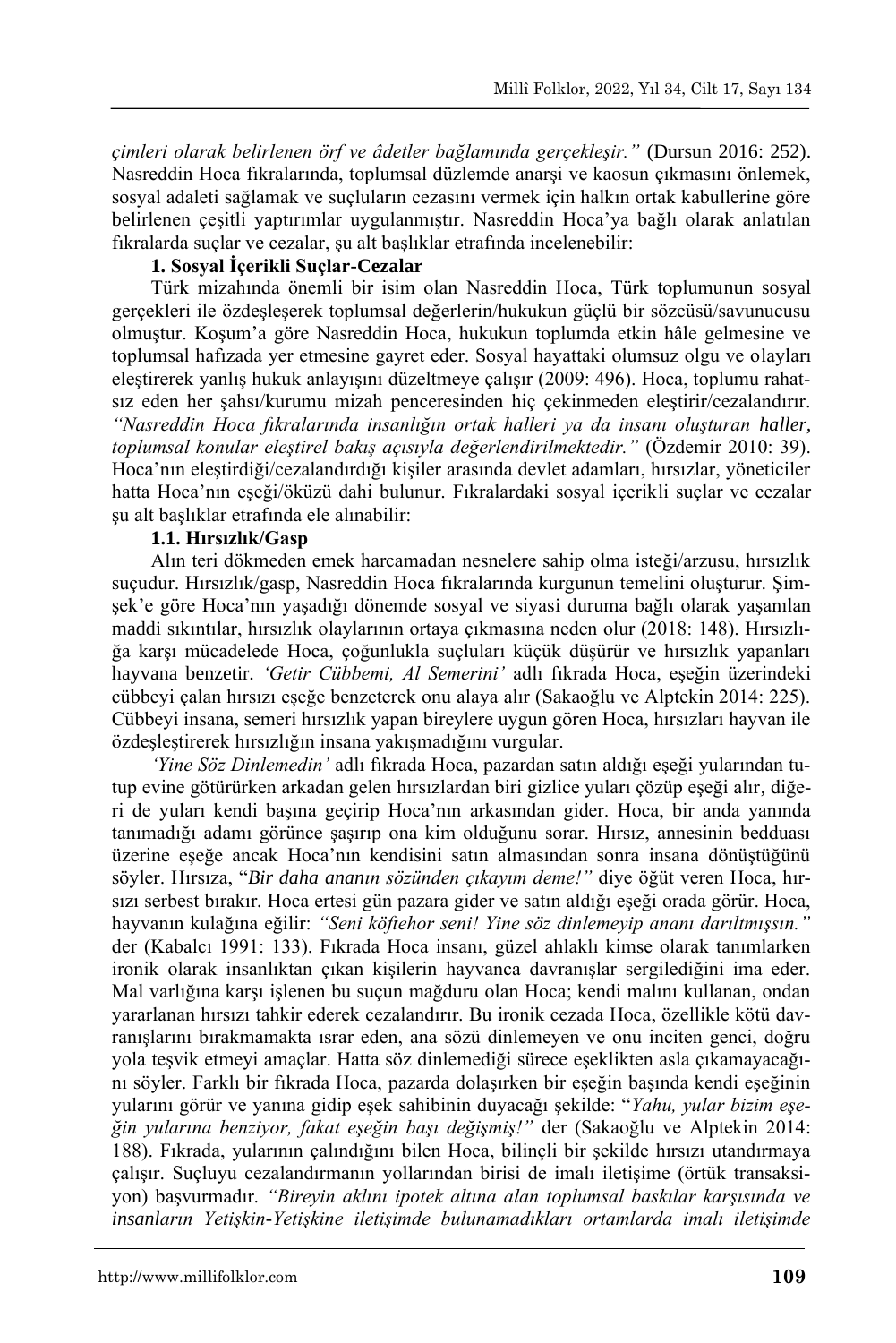*bulunmak âdeta bir can simidi olagelmiştir."* (Dökmen 1994: 194). İmalı iletişim, bireyin içinde bulunduğu ortama uygun olarak karşısındakine haddini bildirme, hatasını düzeltmesine yardımcı olma gibi amaçlarla tercih ettiği iğneleyici ya da etkileyici söze dayalı iletişimdir. Hoca, imalı iletişime başvurarak *"Anlayana sivrisinek saz; anlamayana davul zurna az."* sözüne gönderme yapmıştır. *'Kara Karga'* adlı fıkrada Hoca, hırsızın sosyal hayattaki kirli konumuna dikkat çeker. Sabununu gasp eden karga için *"Üzülme hatun! Baksana kuzgunun rengine, kapkara, onun bizim eşyadan daha çok temizlenip paklanmaya ihtiyacı var!"* (Tokmakçıoğlu 2004: 196) demesi, hırsızların kirlenmişliğini sembolik dil ile anlatmaya yöneliktir. Hırsızlığın bir kuş ile sembolize edildiği fıkrada, geçimini başkalarının sırtından sağlayan insanların kendilerini temize çıkarmalarının oldukça zor olduğu vurgulanır. Temizlikte kullanılan sabunla hırsızlığı alışkanlık hâline getirmiş olan bireylerin, kusurlarından arınması gerektiği imlenir. Hoca, hırsızı hayvan ile özdeşleştirirken hırsızlık suçunun büyüklüğünü ve affedilemeyeceğini karganın karalığı ile anlatır. Kara renk uğursuzluk, karanlık, yas ve kötülüğü çağrıştırır. Toplumun belli bir kısmında başlayan çürümüşlük kökünden kazınmadığı sürece onu yok oluşun eşiğine götürür. Fıkrada kara/kirlilik kavramları ile cezanın sosyal düzenleyici fonksiyonuna dikkat çekilir. *"Kirlilik düzeni tehdit eder. Onu ortadan kaldırmak olumsuz bir hareket değil, ortamı düzenlemek için gösterilen olumlu bir çabadır."* (Douglas 2005: 24). Fıkrada Hoca, hırsız karga bağlamında toplumsal düzeni tehdit eden bireyleri cezalandırarak kamusal düzeni korumaya, hukuk bilincinin oluşmasına, suç işlenmesine engel olmaya çalışır ve bireyi/toplumu farkındalığa davet eder. Toplum olma bilincine sahip olan herkes algısını değiştirmeli, kirlenen bilinç katmanlarını özüne dönerek temizlemeli, sorumluluğunu bilmeli, olayları ve kişileri sorgulamalıdır. *'Nasıl Olsa'* fıkrasında Hoca, parasını çalıp kaçan hırsızların ardından koşmak yerine doğruca mezarlığa gider ve eşkıyaları orada bekler. Bunu görenler: "*Hocam, soyguncular şu tarafa kaçtı, sen kabristana gidiyorsun!"* deyince Hoca: *"Nasıl olsa onlar bir gün buraya gelecekler."* der (Seratlı 2004: 134). Ölüm ötesindeki hayatın suç ve ceza ile ilişkili olduğunun yansıtıldığı fıkrada, dünyada işlenen suçların asla cezasız kalmayacağı vurgulanır. Ayrıca dünya malının dünyada kalacağı hatırlatılarak helal kazancın daha önemli olduğu belirtilir.

Sosyal içerikli suçlardan biri olan hırsızlığa karşı Nasreddin Hoca, suçluları ironik olarak cezalandırır. Hırsızlık suçunu işleyenleri genellikle hayvana benzeterek söz konusu suçun insana asla yakışmadığını vurgular.

# **1.2. Mala Zarar Verme**

Nasreddin Hoca fıkralarında, başkasına ait herhangi bir malı, kullanılmaz hâle getirme ve mala zarar verme suçlarına rastlanılır. Mülkiyet hakkına karşı işlenen bu suçta, bir malın bozulması, kırılması, tahrip edilmesi söz konusudur. '*Kıyamet'* adlı fıkrada Hoca'nın arkadaşları, rızasını almadan kıyamet kopacak bahanesiyle Hoca'nın kuzusunu kesip pişirirler. Soyunup ırmağa girdiklerinde Hoca, kıyafetlerini toplayıp ateşe atar. Kendisine: *"Ne yaptın?"* diye sorduklarında Hoca: "*Yarın nasıl olsa kıyamet kopacak, esvabı ne yapacaksınız?"* diye cevap verir (Seratlı 2004: 98). Fıkrada Nasreddin Hoca, kendi rızası dışında bireyin şahsi malına el koymanın yanlışlığını, ironik olarak verdiği cezayla gösterir. Hoca, fıkrada cezayı bir öç alma aracı olarak kullanır. *"Cezadan her zaman istenen şey, mağduru tatmin etmektir, yani suçlunun yaptığı fiilden dolayı kefaret ödemesidir. Bu yüzden cezanın mahiyet itibariyle başlangıcı, bir kefarettir."* (Rahimov 2014: 117). Arkadaşlarının elbiselerini yakarak onlara kefaret ödettiren Hoca, bu ceza ile helal yiyen bireyler olunması yönünde telkinler verir ve *"Hiç ölmeyecekmiş gibi bu dünyaya, yarın ölecekmiş gibi ahirete çalışın."* hadis-i şerifini hatırlatır. Her birey ahiret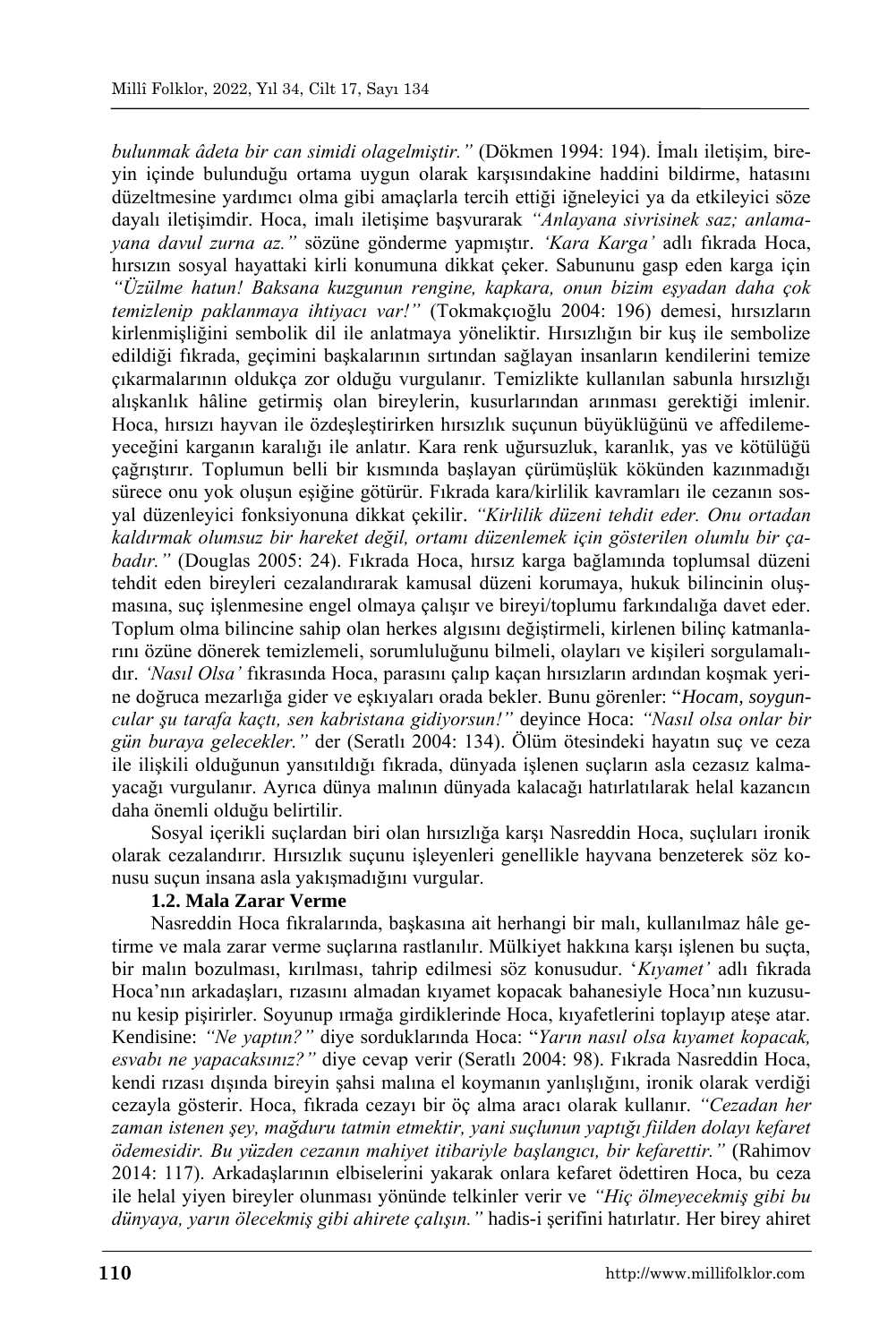ve dünya arasındaki dengeyi korumalı, ahiret için yaratıldığını bilerek dünya hayatındaki hatalarından sakınmalıdır. Hak ve hukuku gözeterek yaşamak sonsuz mutluluğa ulaşmak demektir. Nasreddin Hoca bireylerin aykırı davranışlarını, anladıkları dilden cezalandırarak asıl kıyametin adaletsizlikten doğacağını belirtir. *'Suçunu Bilir'* fıkrasında Hoca, tarlasına giren ve ekinlere zarar veren öküzü değnekle kovalar ancak yakalayamaz. Bir hafta sonra o öküzü kağnıya koşulu gören Hoca, sopayla hayvana vurmaya başlar. Sahibi *"Ne yapıyorsun?"* deyince Hoca: *"Sen karışma cahil adam, o kabahatini bilir!"* der (Seratlı 2004: 96). Tarım hayatının hüküm sürdüğü toplumlarda tarlaya zarar verme, ceza gerektiren eylemler arasındadır. Ekinleri yiyen ve tarlaya zarar veren öküz, tarımla geçimini sağlayan halk tarafından dövülür. Bir metafor olarak öküz, kuralları çiğneyen ve toplumsal düzlemde kaos çıkaran bireyleri karşılar. *"Tasavvuf düşüncesinde öküz metaforu genellikle yeme, içme, uyku ve cima gibi hayvanî ve nefsanî sıfatlar gibi manaları ifade etmek üzere kullanılmıştır."* (Ögke 2008: 9). Hoca'nın cezalandırdığı aslında hayvani duyguların esiri olup başkasının malına zarar veren insandan başkası değildir. Fıkrada Hoca, *'öküzlükten'* bir türlü kurtulamayan insanları kast ederek adaleti tesis etmeye çalışır. Saldırganlık, kıskançlık, haset, açgözlülük gibi kötücül nitelikler insanı suça sürükler. Bireyin bu niteliklerden kurtularak kendini disipline etmesi ve ahlak normları etrafında hareket etmesi gerekir. Bireyleri nefsin hâkimiyetinden kurtulmaya çağıran Hoca, ruhların aydınlanmasını amaçlar ve ceza eylemine karşı çıkanlara tepki göstererek hatayı görmezden gelenlerin asıl suçlu olduğunu vurgular. Çünkü toplum düzeninin sağlanmasında her birey, kendisine ve başkasına karşı sorumludur. Farklı bir fıkrada Hoca, Konya'da bir helvacı dükkânına girer ve helvaları izin almadan yemeye başlar. Helvacı, Hoca'ya değnekle vurmaya başlayınca dayağa aldırmayan Hoca bir taraftan helva yer, diğer taraftan da *"Bu ne güzel memlekettir; adama döve döve helva yediriyorlar."* (Duman 2008: 179) der. Yoksulluk ve sıkıntı dolu yaşama karşı mücadele eden toplumun içine düştüğü durumu canlandıran Hoca, kara mizah içerikli mesaj verir. Parasını veremediği hâlde canı helva çektiği için yiyen Hoca, dayakla cezalandırılır. Yokluğun acısından, can acısını dahi unutarak: *"Bu ne güzel memlekettir; adama döve döve helva yediriyorlar."* diyen Hoca, hayatın adaletsiz ve acımasız şartlarıyla alay ederek halktan sorumlu devlet adamlarının günahlarını irdeler. Yoksulluk ve sıkıntı dolu yaşamın hüküm sürdüğü toplumlarda sosyal yapıyı düzenleyen kuralların etkisi zayıflayabilir ve bireyler suç işlemeye yönelebilir. Anomi ile ilgili olan bu durumda kuralsızlık ve normsuzluk öne çıkmaktadır. *"Durkheim'e göre anomi dayanışmadan yoksunluktur; değişik sosyal fonksiyonlar, artık sosyal grubun denge ve ahengini korumak bakımından bir arada işlemekten kesilmektedir."* (Dönmezer 1990: 257). Suçun sosyal düzenle ilişkisini gösteren fıkra, açlık, kıtlık ve yoksulluk gibi olağanüstü durumların mala zarar verme suçuna neden olabileceğini yansıtır. Fıkrada işi kılıfına uydurup hata işleyenlerin, onları cezalandıranları dahi suçlu duruma düşürebileceği vurgulanır. Sağlıklı bir toplum için bireylerin bilinçlendirilmesine ve değerlerin yeniden kazandırılmasına ihtiyaç vardır. *'Katırlar'* adlı fıkrada Nasreddin Hoca, mezarlığın yanından geçen kervanların katırlarını ürkütür ve kervancıların yüklerindeki fincanlar teker teker kırılır. Kervancılar Hoca'yı yakalar, mallarına zarar verdiği için onu adam akıllı döver (Seratlı 2004: 100). *'Fincancı katırlarını ürkütmek'* deyimine kaynaklık eden bu fıkra, insanlara zarar veren eylemlerden uzak durulması gerektiğini vurgular. Bireylerin mülkiyet haklarını ihlal eden ve onların mallarını kullanılamaz duruma getiren suçluların asla cezasız bırakılmayacağını imler. Fıkralarda mala zarar veren bireyler, elbiseleri yakılarak ve dayak atılarak cezalandırılır. Cezaların amaçları, bireylerin davranışlarına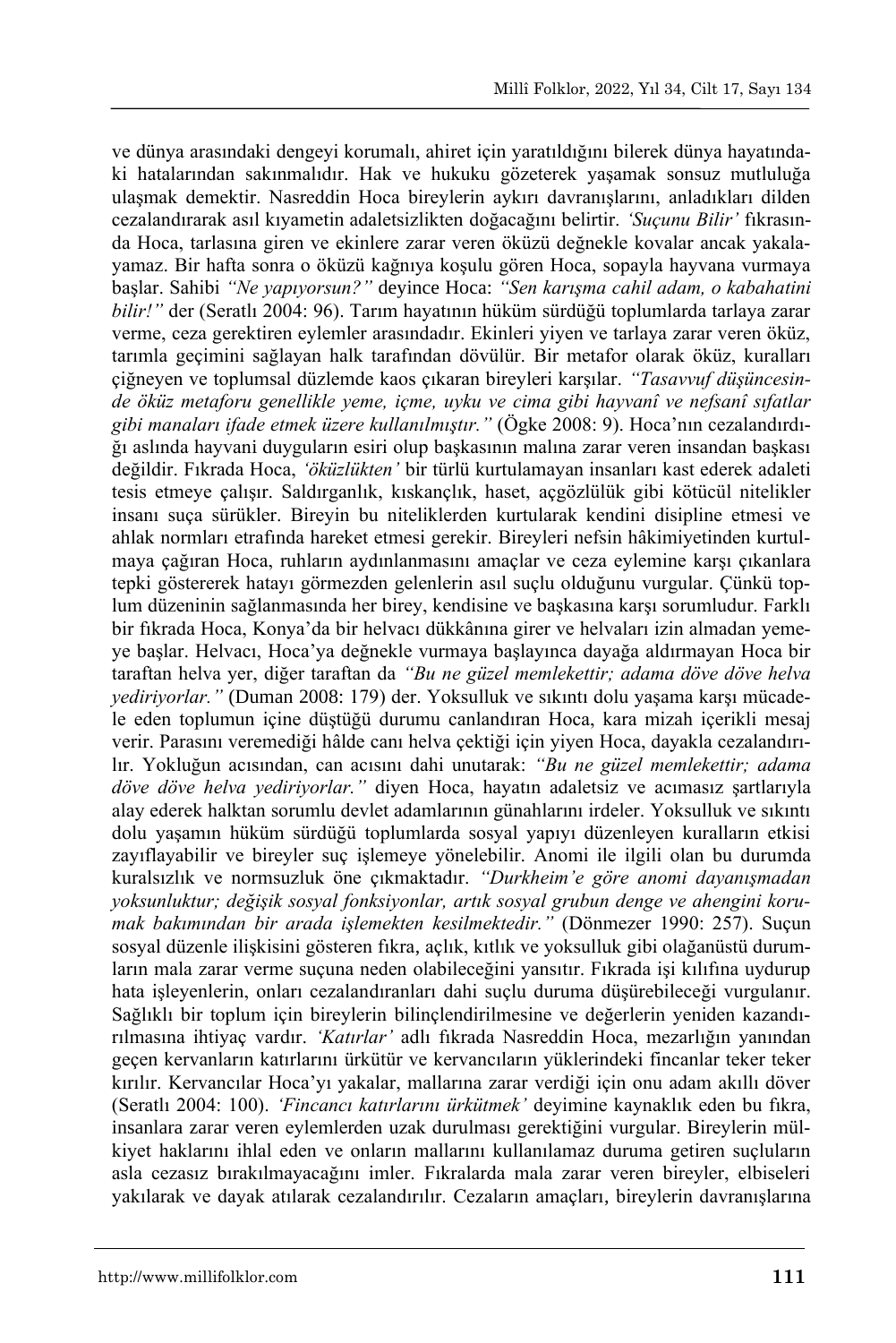yön vermek/değiştirmek, geç kalan adaleti tesis etmek, toplumsal düzeni korumak ve karşıt değerdeki bireyleri eleştirmektir.

# **1.3. Alkol Kullanma**

İslamiyet'in bir gereği olarak yasaklanan alkol kullanımı, Türk tarihinin çeşitli devrelerinde yasaklanmış ve bu yasağa uymayanlar cezalandırılmıştır. Osmanlı padişahı IV. Murat ile özdeşleşen söz konusu yasak, mizahın konusu yapılmış ve Bekri Mustafa gibi içki düşkünü fıkra tiplerinin ortaya çıkmasına neden olmuştur. Hoca'nın *'Hesap'* adlı fıkrasında alkol kullanan bireyin cezalandırılması anlatılmaktadır. Fıkrada Hoca ile birlikte oturan Bey'in huzuruna bir sarhoş getirilir. Bey, sarhoşa ceza olarak üç yüz sopa vurulmasını emreder. Bu cezaya Hoca güler; Bey, Hoca'ya niçin güldüğünü sorunca Hoca: *"Ya sen sayı bilmiyorsun, ya da hiç dayak yememişsin Bey'im!"* der (Seratlı 2004: 106). Fıkrada, suçluya uygulanan cezanın suç ile orantılı olması gerektiği vurgulanır. Ceza hukukunun önemli ilkelerinden birisi olan suç-ceza orantısına dikkat çekilir. Ağır/orantısız ceza, adaletsizlik yaratacağından daha sonraki zamanlarda suçlu veya yakınlarını, suçu tekrar işlemeye sevk edebilir ya da suçluda ağır fizyolojik hasarlara yol açabilir. Fıkrada Nasreddin Hoca, ceza veren beyi orantılı ceza vermesine dair uyarırken adaletin önemini vurgular.

Değerlendirilen fıkrada içki içen bireylerin yasağı umursamadığı görülür. Suçluların bu tavrı yaptırımların ortaya çıkmasına ve yasa uygulayıcılarının alkollü bireyleri dayakla cezalandırmasına neden olur.

### **1.4. Yalancı Şahitlik/Tanıklık**

Bireylerin gerçeğe aykırı beyanda bulunması yalancı şahitlik/tanıklıktır. Bu durum, modern hukukta ve İslam hukukunda suç olarak kabul edilir. Adaletin yerine getirilmesini engelleyen/yalancı şahitlik eden insanlara karşı Nasreddin Hoca fıkralarında farklı cezalar uygulanır. *'Yalancı Şahit'* adlı fıkrada Hoca ile birlikte oturan Kadı'nın huzuruna yalancı bir şahit getirilir. Kadı adama, Hoca'nın eşeğine ters bindirilerek şehri dolaştırma cezası verir*.* Adam yine aynı suçtan mahkemeye çıkarılınca mübaşirler Hoca'nın eşeğini almaya gider. Hoca: *"Varın herife söyleyin; ya bu zanaattan vazgeçsin, ya yanında bir eşek bulundursun!"* der (Seratlı 2004: 149-150). Suçluyu aşağılamak ve onu utandırmak amacıyla uygulanan bu ceza, Ortaçağ Türk devletlerinde uygulanan cezalar arasında yer alır. Kanat'a göre suçlunun eşeğe bindirilerek cezalandırılması onun aşağılanması ve utandırılması demektir. Fıkrada eşeğe bindirilen, kent sokaklarında suçu ilan edilerek teşhir edilen bireyin aynı suçu bir daha işlememesi amaçlanır (2013: 34). Halk hukukunun bir uygulamasının görüldüğü cezada, yalancı şahitliğin ne kadar büyük bir suç olduğu anlatılır. Nitekim Kuran-ı Kerim'in *"Ey iman edenler! Hak üzere durup adaleti yerine getirmeğe çalışan hâkimler ve Allah için doğru söyleyen şahitler olun*." **(**Nisa, 4-135) ayetinde de yalan beyandan uzak durulması gerektiği emredilir. Söz konusu fıkrada aynı zamanda suçluların pişkinliğine ve cezanın caydırıcı ol(a)madığına vurgu yapılır. Ceza, istenmeyen davranışı ortadan kaldırmaya yönelik uygulanmalıdır. Eşeğe bindirme cezası, yeterli olmadığı için akıllanmayıp aynı suçu tekrar işleyen yüzsüz insanlara daha ağır cezalar verilmelidir.

Bazı fıkralarda yalancı tanıklığın toplumda ve hukukta büyük bir sorun olduğu vurgulanır. Bir gün tanıdığı kişi Hoca'yı yalancı şahitlik yapmaya razı eder. Mahkemede davacı, davalıdan buğday alacaklı olduğunu söyler. Kadı, Hoca'ya sorunca: *"Evet, davacının bu adamdan arpa alacağı vardır."* der. Davacı, *"Efendi yanıldı, buğday diyecekti."* der. Hoca hiç aldırmadan *"Yalan olduktan sonra ha buğday olmuş ha arpa, ne fark eder?"* der (Kabalcı 1991: 174). Ceza hukukunda suçlunun adil bir şekilde cezalandırılması için görgüsüne ve bilgisine başvurulan tanıkların gerçekleri söylemesi ge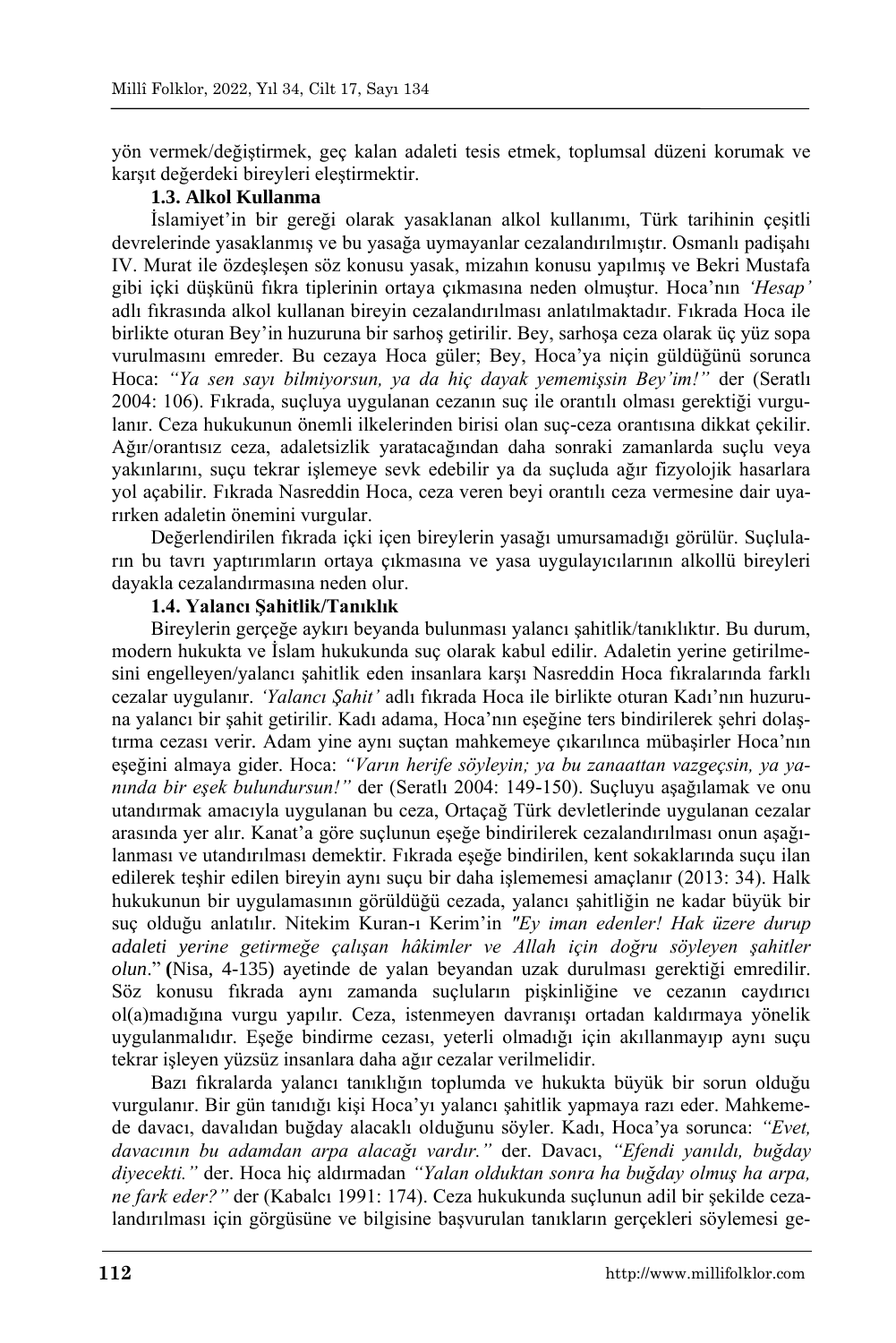rekir. Aksi takdirde adil yargılama gerçekleşmez ve ceza hukukunun işlevleri ortaya çıkmaz. Ceza hukuku *'cezalandırıcı' ve 'koruyucu'* olmak üzere iki işleve sahiptir. Birincisi, suç işlendikten sonra suçluyu cezalandırmakla ikincisi, suçluların cezalandırılması suretiyle diğer bireylerin suça yönelmesini engellemekle ilgilidir ve bunlar birbirini tamamlar niteliktedir (Demirbaş 2016: 50). Fıkrada Hoca, yalan beyanın bir hükmünün olmadığını vurgulayarak ceza hukukunun işlevlerine karşı hukuki farkındalık oluşturur. Toplumsal barışı sağlamaya yönelik yürütülen adalet sisteminin sağlıklı işletilmesi gerektiğini vurgular.

# **1.5. Ahde Vefasızlık**

Sözünde durmama şeklinde tanımlanan ahde karşı vefasızlık, toplumsal hayatta insan ilişkilerine zarar verir ve bireylerin birbirlerine karşı güvenini yok eder. Sosyal kontrolü sağlamak ve bireyler arası ilişkileri düzenlemek adına, ahde karşı vefasızlık sergileyen insanlar cezalandırılırlar. *'Yelinizi Keserim'* adlı fıkrada, Hoca'yı Ramazan ayı içinde bir köye imam tutarlar ancak köylüler Hoca'nın ücretini vermez*.* Hoca da: "*Ücretimi vermezseniz sizin rüzgârınızı keserim, harman savuramazsınız!"* der. Köylüler Hoca'yı umursamaz. Hoca harman yerine bakan tepeye bir hasır gerer. Yel esmez olur, köylüler harman savuramazlar (Seratlı 2004: 148-149). *'Ahde vefa'* borçlar hukukunda önemli bir ilkedir ve bu ilkeye sıkı sıkıya bağlı kalmak gerekir. Sözüne sadık olmak ve hak yememek konulu mesajların verildiği fıkrada Hoca, kul hakkının önemine dikkat çeker. *"Hak Teâlâ sahibinin hakkını el ile alamazsa, yel ile alır."* sözüne gönderme yapılarak hak kavramının ne kadar önemli olduğu vurgulanır. Ahirette bütün günahların affedileceği ancak kul hakkının affedilmeyeceği Hoca'nın vermek istediği mesajlardandır. Ahde karşı vefasızlık, sosyal hayatta bireyler arasındaki ilişkilere ciddi zararlar verir. Nasreddin Hoca, toplumda güveni tesis etmek ve sosyal kontrolü sağlamak amacıyla sözünde durmayanları kendi usulünce cezalandırarak kamu düzeninin savunucusu olur.

# **1.6. Onur, Şeref ve Haysiyete Karşı İşlenen Suçlar**

Yasalar önünde eşitlik ilkesi gereğince her birey, içinde yaşadığı toplumun şerefli bir üyesidir ve toplumda onurlu bir şekilde hayat sürme hakkına sahiptir. İroniyi bir silah gibi kullanan Hoca, fıkralarında bu hakkı çiğneyen, bireylere hakaret eden ve onları küçük düşürmeye çalışan kişi/kişileri acımasızca cezalandırır. Hoca'nın bir fıkrasında muzip biri, Hoca ve eşeğini kast ederek: *"Aman Hocam, iki kardeş nereden gelip nereye gidiyorsunuz?"* diye sorar*.* Kendisini eşek yerine koyan adama Hoca: *"Aman efendim, bunu bilmeyecek ne var, ağabeyimizin geldiğini duyduk, biz de onu karşılamaya geldik."* cevabını verir (Sakaoğlu ve Alptekin 2014: 184). *"Gülünç, ortaya ansızın değil, kıyaslamanın oluşturduğu haz serbestleşmesi ile aşamalı olarak ortaya çıkar."* (Freud 2012: 240). Fıkrada, kendisini eşek yerine koyan komşusunu sözün gücüyle cezalandıran Hoca, onun da eşek olduğunu vurgular. Fıkrada, akıl ve söz ile girişilen düelloyu Nasreddin Hoca kazanır ve mizah ile kendisini üstün gösterir. Bir anlamda komşusunu kendi silahı ile vuran Hoca, mizah yaratmadaki gücüyle onur, şeref ve haysiyetinin incitilmesine engel olur. Mizah alayı, çeşitli dil oyunları vesilesiyle kullanır. Ancak, alayın kendisini en çok hissettirdiği ve kişiyi en çok yıprattığı sanat, zekâ ürünü olan ironidir. İroninin yöneltildiği kişi, aynı kuvvette ironik bir cevap veremezse, fıkrayı dinleyenlerin acımasız kahkahalarının hedefi olur. Gülmecede bir kişinin/toplumun yanlışı ile alay edilir, genellikle ince alay (ironi) biçiminde olur. Bazen mesajın önemi, şakayla birlikte ironi yapılarak verilir. *"İronilerin ortak özelliği doğrudan anlaşılmamasından kaynaklanan bir ayrıcalıktır. Bu yüzden adı geçen konuşma biçimi, sıradan ve hemen anlaşılan konuşma biçimlerini hor görür."* (Kierkegaard 2004: 228). Nasreddin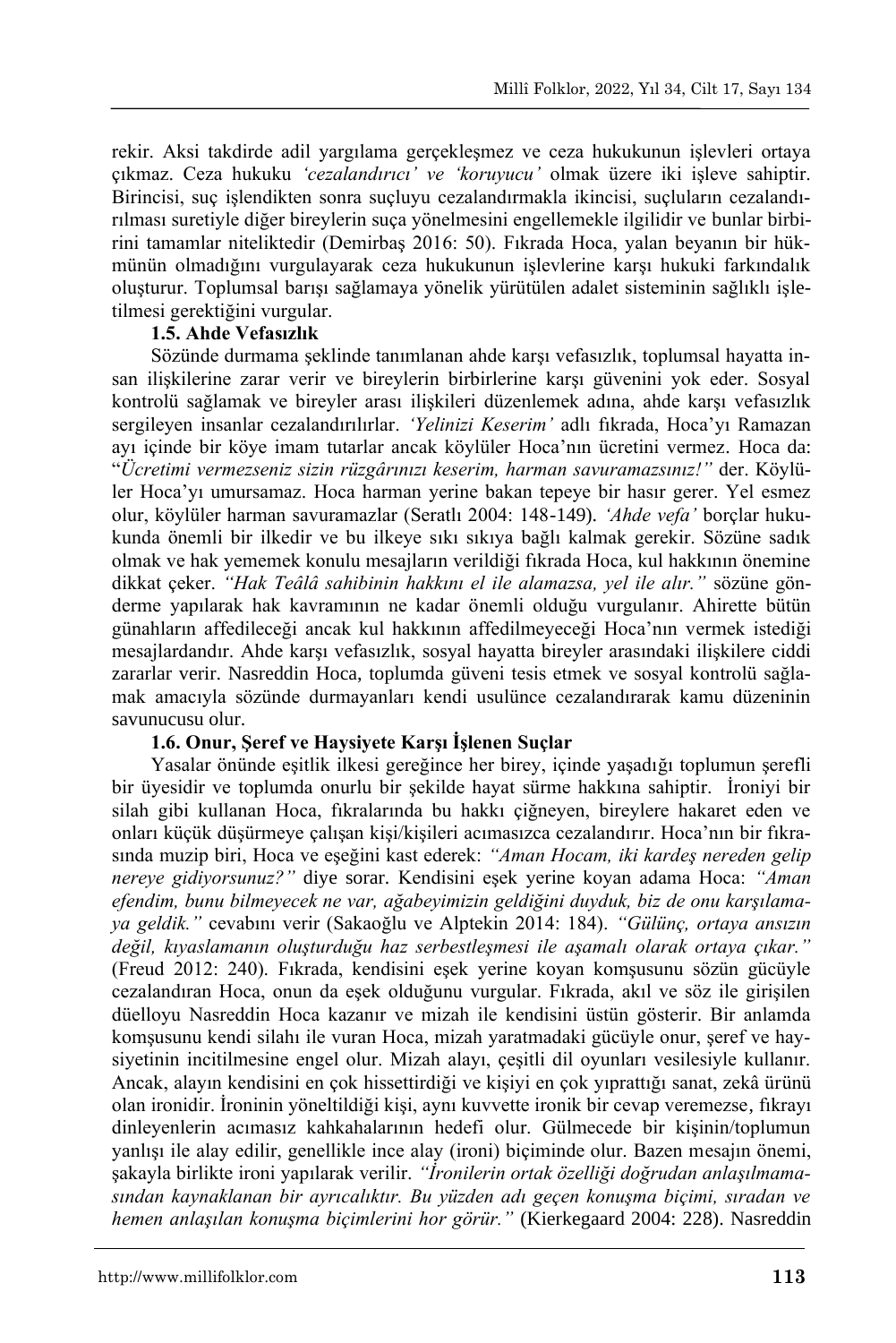Hoca pek çok fıkrada suçlu bireyleri ironik olarak cezalandırır. İronistin başvurduğu metodu *"çıkarımdan ziyade yeniden betimleme"* şeklinde ifade eden Rorty, mantığı diyalektiğe yardımcı olarak düşünür (1995: 120). Nasreddin Hoca, mantıklı ve ironik söylemleriyle hedeften vurarak suça meyli ortadan kaldırıp bireyleri şifalandırır. Birbirinden hoşlanmayan ve karşı karşıya geldiklerinde onur, şeref ve haysiyete karşı suç işlemeye çalışan kişiler, Hoca'nın cezalarından asla kurtulamaz. Fıkrada Padişah, Hoca'nın kendisi ile alay ettiğini duyunca onun onurunu zedelemek için vezirlerine şık, güzel bayram kıyafetlerini, Hoca'ya da eşek çanını hediye eder. Padişaha teşekkür eden Hoca, padişahın bayramda giydiği elbiseyi, kendisine vermesinin büyük bir lütuf olduğunu söyler (Özkan 1999: 46). Fıkrada Hoca, hazırcevap ve laf altında kalmayan kişiliğiyle kendisine gülünmesini engeller. Padişahı söylem gücüyle cezalandırarak şahsına yapılan saldırıyı lehine çevirir.

Değerlendirilen fıkralarda mizah penceresinden bireyin onur, şeref ve haysiyeti ile oynanmaması gerektiği vurgulanır. Yöneten ve yönetilen fark etmeksizin bütün bireylerin, içinde yaşadığı toplumun şerefli bir üyesi olarak onurlu bir hayat sürme hakkına sahip olduğu telkin edilir.

## **1.7. İftira Atmak**

Bireye suç isnat etme, herhangi bir hukuki dayanak olmadan ona suç, kusur ya da günah kabul edilen eylemi, sözü veya niteliği yükleme iftira kavramıyla açıklanır. İnsan onuruna ciddi zarar veren ve insanlar arasında dayanışmayı ortadan kaldıran iftiraya karşı bütün toplumlarda çeşitli ceza mekanizmaları işletilmiştir. Nasreddin Hoca'ya bağlı anlatılan bazı fıkralarda masum bireylerin suç ile itham edildiğine ve onlara iftira atıldığına rastlanır. Temel kurgunun *'imkânsızlık'* üzerine oluşturulduğu *'Şıkır Şıkır Akçeler'* adlı fıkrada işlemediği bir suçtan dolayı Kadı'nın huzuruna çıkartılan bireyin durumu anlatılır. Yakasından tuttuğu adamı Hoca'nın huzuruna getiren müşteri: *"Kadı Efendi, bu adam rüyamda benden şıkır şıkır yirmi akçe aldı. İstiyorum, vermiyor."*  diyerek adamdan şikâyetçi olur. Hoca rüyada yirmi akçe alan adamı yanına çağırır ve kendisine yirmi akçe vermesini söyler. Hoca, çekmeceye akçeleri koyarken diğer adama: *"Al bakalım şu şıkırtıları."* der (Sakaoğlu ve Alptekin 2014: 208-209). Böylece iftira atan adamı alaya alarak cezalandırır. *"Alayda farkettirmeme, işin hüneri sayılmıştır. Anlaşılan bir alay, şaka diye gösterilip hoşgörü sağlanılmaya çalışılır."* (Öngören 1983: 40). Fıkrada Hoca, kendisini zeki sanan adamdan daha üstün olduğunu ispatlarken haklıyı haksızdan ayırt eder, taraflar arasındaki anlaşmazlığı sonlandırır ve Kadı rolüyle bir hukukçunun nasıl olması gerektiğini mizah-gülme ilişkisiyle anlatır. Bergson'un *"uyumsuzluğa karşı verilen toplumsal ceza"* (Bergson 1996: 19) şeklinde tanımladığı gülme, kişiyi alaya alırken davranışının yanlışlığına dikkat çeker. Ayrıca, suç sabit olmadan ceza verilemeyeceğini imleyen Hoca, somut delillere dayanmadan uygulanan cezaların geçersiz olacağını telkin eder. *"Ceza, öncelikle işlenmiş bir suçun varlığını gerektirir; yani suçsuz ceza olmaz."* (Hafızoğulları 1987: 199). Rüyayı görenin eyleminden habersiz olan kişi, sözlü olarak zan altında bırakılır fakat bu durum bireyin ceza görmesi için yetersizdir. Gerçek hayatın sorunlarını yine bu hayatın gerçekleri ile çözen Hoca, meselelerin özelliğine göre çözüm üretir. *"Nasrettin Hoca, 'uyanık' bir tiptir; bu nedenle adaletsiz durumları ya da olayları fark edendir."* (Uğur Çerikan 2018: 26). Masum bireyleri kötülerin tuzağından kurtaran Hoca, adaleti sağlayarak hakkı hak edene verir, inandırıcı ve esnek çözümlerle insanları içine düştüğü çıkmazdan kurtarır.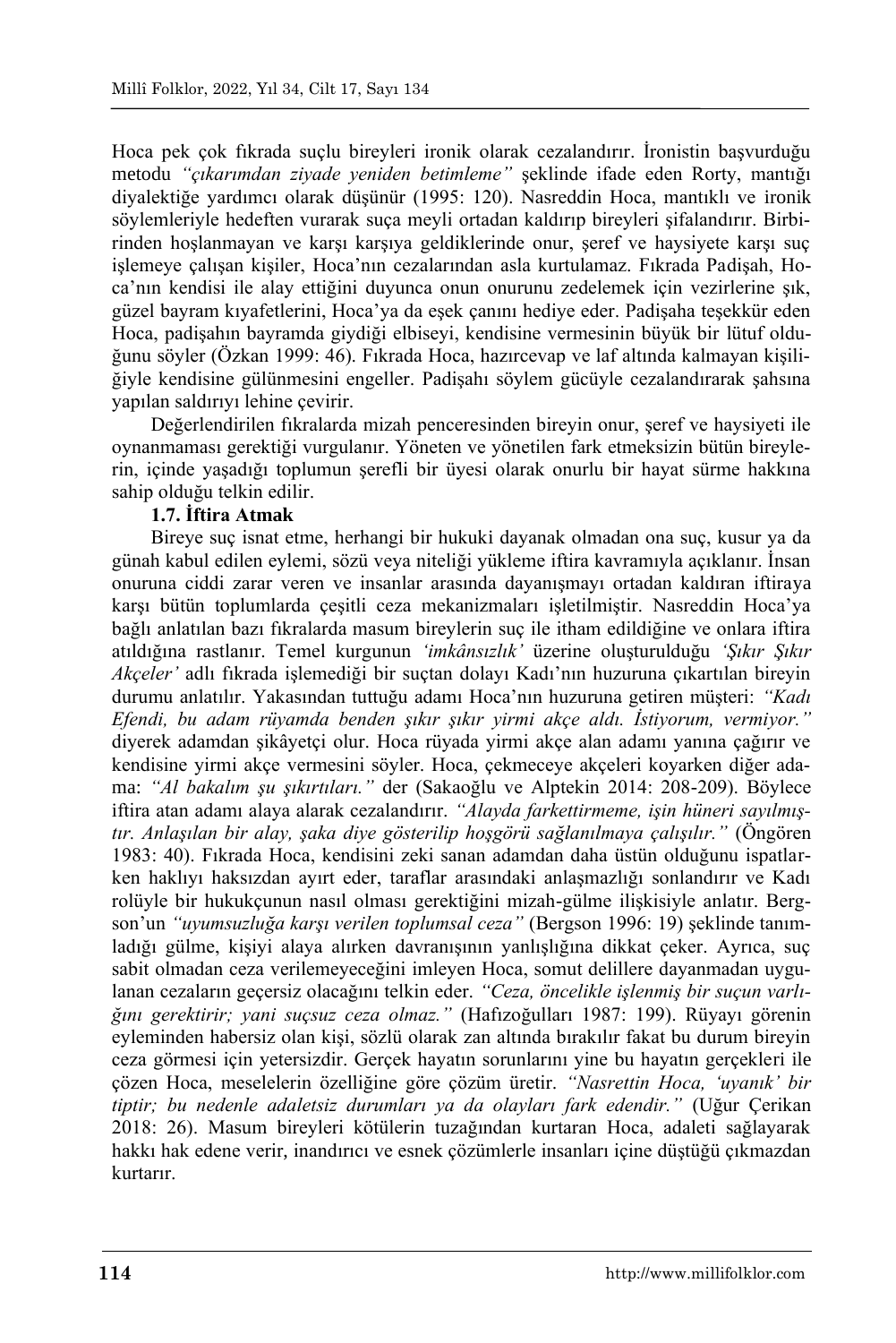### **2. Devlete Karşı İşlenen Suçlar-Cezalar**

Siyasal bir organizasyon olan devlete karşı işlenen suçlar, kamu düzenini bozmaya yönelik gerçekleştirilir ve bütün toplumlarda devletin korunması ve devamlılığını engelleyen bu suçlara karşı çeşitli cezalar/yaptırımlar uygulanır. Nasreddin Hoca fıkralarında devleti temsil eden bireylerin/kurumların suç işledikleri ve bu suçlarından dolayı cezalandırıldıkları tespit edilmiştir. Fıkralarda devlete karşı işlenen suçlar, şu alt başlıklar etrafında değerlendirilebilir:

# **2.1. Görevi Kötüye Kullanma**

Görevini kötüye kullanma, kamu görevini yürütmekle yükümlü kişilerin görevini hakkıyla yerine getirmemesi, eylemlerinde tarafsızlık, dürüstlük, güvenilirlik gibi değerlerden uzaklaşmalarıdır. Fıkralarda kamu görevlileri arasında padişah, kadı, subaşı, hâkim, imam vb. adli ve idari birimlerde görev alan bireyler yer alır. Bu bireyler arasında görevinin gereklerini yerine getirmeyen ve insanları mağdur eden kişiler, Nasreddin Hoca tarafından cezalandırılır. *'Tokatın Bedeli'* adlı fıkrada Hoca, görevini kötüye kullanan, taraflar arasında eşit davranmayan ve suçluyu kayıran kadıya fiziksel yaptırım (tokat atma) uygular (Sakaoğlu ve Alptekin 2014: 197-198). Adalet dağıtmakla görevli kadının görevini kötüye kullanması, devletin güvenilirliğine zarar verir. Fıkrada Kadı, yakınına karşı uyguladığı sübjektif kararı sonrası Hoca'nın tokadıyla karşı karşıya bırakılır. Kadılar davacının/davalının menfaatini eşit bir şekilde gözetmelidir. Fıkralarda kadı, adam kayırdığı ve görevi kötüye kullandığı için tenkit edilerek mizah penceresi ardında okuyucuda tarafsızlık duygusu uyandırılır.

# **2.2. Rüşvet**

Mesleki yozlaşmanın/yabancılaşmanın bir ürünü olan rüşvet suçu, sosyal hayatta kaosun ortaya çıkmasına ve devlet sisteminin hızlı bir şekilde çökmesine neden olur. Kamu görevlisinin aykırı bir işi yapması/işin gereğini yapmaması hususunda karşıdaki kişi ile olan anlaşmada sağlanan menfaat/rüşvet, Nasreddin Hoca fıkralarında sık işlenir. *'Bal Çömleği'* fıkrasında Nasreddin Hoca, mahkemedeki işini rüşvet yiyerek çözen yetkililere, çamur doldurulmuş çömleğin üstüne bir parmak bal koyarak hediye götürür. Böylece rüşvetle iş yapan Kadı'nın, büyük bir suç işlediğini anlatır (Kurgan 1986: 51). Nasreddin Hoca fıkralarında görevini yerine getirmeyen Kadı'ların ve toplumda düzeni bozan kişilerin hataları eleştirilip bir mercekle büyütülerek soruna dikkat çekilir.

# **2.3. Zimmete Para Geçirme**

Yasal olmayan yollardan bireylerin kendi üzerine para geçirmesi/aktarması devlete karşı işlenen suçlar arasında yer alır. *'Yutturacaksın'* adlı fıkrada Akşehir'de görev yapan bir subaşının, zimmetine para geçirdiği için cezalandırılması anlatılır. Timur, kısa sürede zengin olan subaşının paraları çaldığını düşünür ve hesap defterini yırtarak subaşına yedirir. Sonra da vergi toplama işine nezaret etme görevini Hoca'ya verir. Subaşının başına gelenleri gören Hoca, kendisine de aynı cezanın verileceğini düşünerek vergi hesabını pidelerin üzerinde yapar (Seratlı 2004: 138). Fıkrada Hoca, Timur'un, ön yargıya dayalı olarak verdiği cezanın yanlışlığını/hazımsızlığını mizahi yollardan ona anlatmaya çalışır.

# **2.4. Halka Zulüm**

Herhangi bir kişi ya da gruba kötü davranma, aşağılama ya da işkence uygulama, zulüm kavramıyla ilgilidir. Yöneticilerin/devlet başkanlarının idare etmekle sorumlu olduğu halka iyi davranmaması ve haktan/adaletten ayrılması, zulmün ortaya çıkmasına neden olur.

Nasreddin Hoca fıkralarında halka çeşitli yollarla haksız ve ağır işlemler yapan yöneticiler, alaya alınarak cezalandırılır. Özellikle Hoca ile Timur'un karşılaşmalarının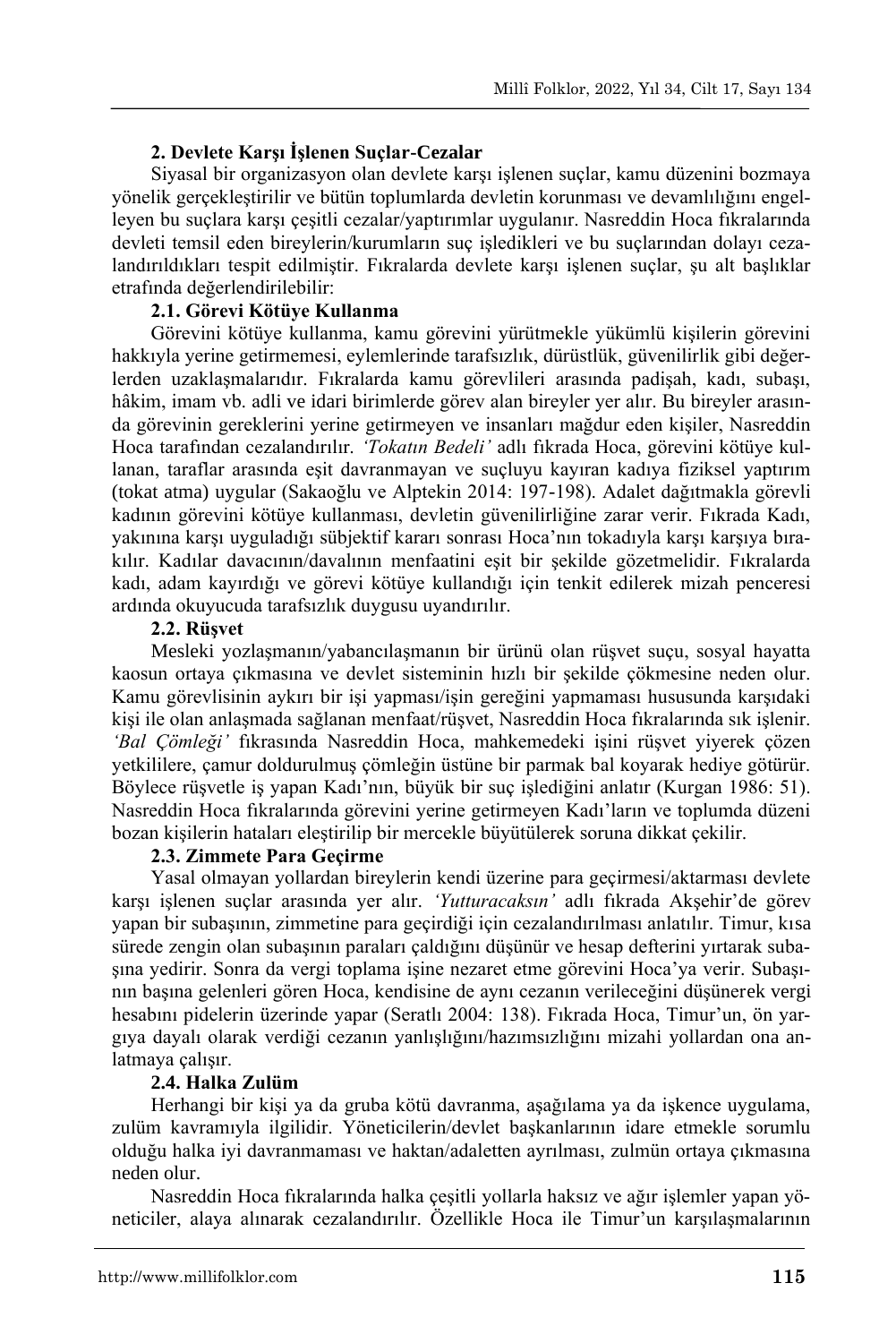anlatıldığı fıkralarda Anadolu halkına ağır zulümler yapan Timur, mizahî bir üslupla eleştirilir/cezalandırılır. Hoca'nın Timur'a iktisadî değer biçtiği *'Peştamala Kırk Akçe Paha Biçmiştim'* adlı fıkrasında halka zulüm eden bir yönetici, sözün gücüyle cezalandırılır (Sakaoğlu ve Alptekin 2014: 239-240). Fıkrada Timur'un iktisadi değerini açıklarken sadece peştamalın dikkate alınması *"icraatı kötü olan bir yöneticinin hiçbir değerinin onanmadığını, halkın nazarında beş para etmediğini göstermesi bakımından önemlidir. O, bu sözüyle sosyal ve siyasî açıdan toplumun en yetkili kişisini hiçleştirmiş, insanların ancak yaptıkları faydalı işlerle var olabileceklerini ima etmiştir."* (Şimşek 2009: 814). Nasreddin Hoca, topluma faydası olmayan ve görevini hakkıyla yerine getirmeyen, yanlış tutum sahibi bireylerin/yöneticilerin/kurumların karşısında durarak onları eleştirir. *'Neuzibillâh'* adlı fıkrada zulüm eden bir yöneticinin sözün gücüyle cezalandırılması/aşağılanması öne çıkmaktadır. Timur'un Abbasiler döneminde yaşasaydı kendisinin *'Neuzibillah (Allah'a sığınırız)'* ile anılacağını söyleyen Hoca, yönetici konumunda olan bireylerin halka zulüm etmesini eleştirir (Sakaoğlu ve Alptekin 2014: 244). Fıkralarda Timur'un zalimliği, eleştiri kabul etmezliği mizahi bir üslupla anlatılır. Nasreddin Hoca pek çok fıkrada, Timur'u küçük düşürüp eleştirir ve ona üstün gelmeye çalışır. Üstünlük Kuramı'na göre gülmede "*İlgimiz daha çok duygu yönüne kaymakta, eğlence, zafer kazanma duygusu ve galibiyetten dolayı insanın kendi kendini kutlaması söz konusu olmaktadır."* (Türkmen 1996: 47). Görevini hakkıyla yerine getirmeyen, yetkilerini kötüye kullanan yönetici/Timur karşısında Hoca, iyiliğin, adaletin ve dürüstlüğün sembolü olarak ona üstün gelmeye çalışır.

Nasreddin Hoca fıkralarında bireylerin töreye, ahlaka ve yasalara aykırı davranışlarda bulunduğu/suç işlediği görülür. Söz konusu aykırı eylemleri dolayısıyla bireyler fizyolojik ve psikolojik yaptırımlarla karşı karşıya kalır. *"Nasreddin Hoca, idareci tayfasını eleştirirken onların sadece zalimliklerini değil yetersizliklerini ve akılsızlıklarını da gözler önüne serer. Bu yönüyle esasında topluma 'demokrasi' ve 'liyakat' hatırlatması yapar."* (Kara Düzgün 2017:142). 13. yüzyılda Anadolu halkının yaşadığı kaos ekonomik, kültürel, siyasal ve toplumsal açıdan ele alınırken düzeni sağlamakla görevli kişiler, yöneticiler sorgulanarak farkındalığa davet edilir.

### **Sonuç**

Ceza hukuku, suçlu bireylerin cezalandırılması, toplum düzeni ve güvenliğinin sağlanmasında önemli bir yaptırım gücüne sahiptir. Suçlu kişinin halk tarafından cezalandırılarak toplumdan dışlanmasına, ayıplanıp kınanmasına neden olur. Bellek mekânı olarak yaşanılan dönemin ve değerler dünyasının taşıyıcılığını yapan fıkralarda, sosyal hayatın eleştirel yönleri bütün gerçekliğiyle gözler önüne serilir. Nasreddin Hoca fıkralarında da toplum düzenine zarar veren eylemleri belirlemek ve cezalandırmak konulu örnekler fazladır. Yönetenden yönetilene suçlu olan herkesin eleştirildiği fıkralarda, bireyi suça teşvik eden sosyal ortamın şartları, tarih-sosyal hayat açısından ele alınmalıdır. Nasreddin Hoca'nın yaşadığı dönem, 13. yüzyılın savaş, baskılar ve kötü yönetim ile dolu olumsuzluklarını kapsamakta olup O'nun söylem ve davranışlarıyla toplumsal problemlere dikkat çekilir.

Nasreddin Hoca fıkralarında tespit edilen suç ve ceza örnekleri, yazılı hukuk ile sözlü hukukun benzerliğini gösterir ve ceza hukukunun cezalandırıcı/koruyucu işlevine hizmet eder. *"Yalancı Şahit, Yelinizi Keserim, Tokatın Bedeli"* adlı fıkralarda suç işleyen bireyler bu dünyada cezalandırılarak diğer bireylerin suça yönelmesi engellenir. Hoca'nın *'Nasıl Olsa'* fıkrasında cezalandırma ölüm ötesine/ahirete bırakılır. Toplumun suç işleme düzeyi, siyasi, sosyal, ahlaki ve kişisel duygu değişimlerine bağlı olarak şekillenir. Fıkralarda sosyal içerikli suçlar (hırsızlık/gasp, mala zarar verme, alkol kul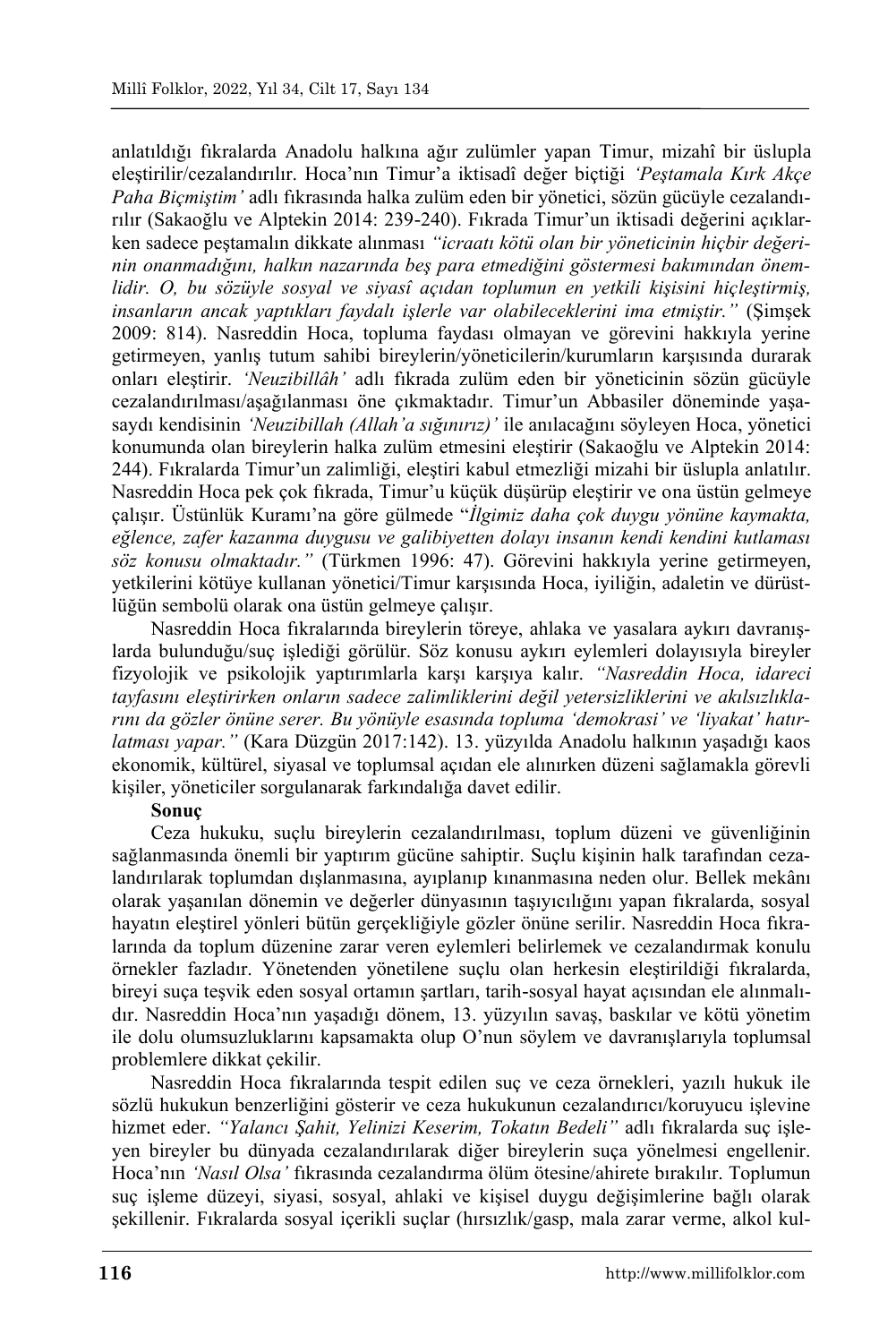lanma, yalancı sahitlik, ahde vefasızlık, onur, seref ve haysiyete karsı islenen sular, iftira atma) ve devlete karşı işlenen suçlar (görevi kötüye kullanma, rüşvet, zimmete para geçirme, halka zulüm) olmak üzere iki temel suç türü tespit edilmiştir. Söz konusu suç türlerinden sonra dövme/dayak atma, eşeğe bindirme, alaya alma, kınama, hakaret etme, gülme vb. cezai müeyyideler uygulanmıştır. Nasreddin Hoca fıkralarında görülen ceza uygulamaları, bireylerin davranışlarına yön vermek/değiştirmek, geç kalan adaleti tesis etmek, toplumsal düzeni korumak, sosyal denetimi sağlamak, problemleri kökünden kazıyarak büyük hataların oluşumunu engellemek ve karşıt değerdeki bireyleri eleştirmek amaçlarına yöneliktir. Ahlak kurallarını çiğneyen, toplum bütünlüğünü bozan ve yalancı şahitlik eden kötücül tipler cezalandırılarak hukuki farkındalık yaratılır. Fıkralarda Nasreddin Hoca'nın verdiği mücadele, bütün toplumun değerlerine sahip çıkması adına bir haykırıştır. Yüzyıllar boyunca her dönem halkın sesi olan Nasreddin Hoca fıkralarda, suçlu bireylere ironik ve fizyolojik yönlü cezalar vererek bozulan düzenin sebeplerini sorgulatmış, bireyleri farkındalığa davet etmiş ve olumlu/optimist bir dünya modeli egemen kılmaya çalışmıştır.

**YAZARLARIN KATKI DÜZEYLERİ:** Birinci Yazar %50; İkinci Yazar %50.

**ETİK KOMİTE ONAYI:** Çalışmada etik kurul iznine gerek yoktur.

**FİNANSAL DESTEK:** Çalışmada finansal destek alınmamıştır.

**ÇIKAR ÇATIŞMASI:** Çalışmada potansiyel çıkar çatışması bulunmamaktadır.

#### **KAYNAKÇA**

- Arık, Ferda Şamil. "Eski Türk Ceza Hukukuna Dair Notlar 1 Suçlar ve Cezalar". *Tarih Araştırmaları Dergisi* (1995): 1-50.
- Bergson, Henri. *Gülme. (Çev. Yaşar Avunç).* İstanbul: Ayrıntı Yayınları, 1996.
- Demirbaş, Timur. *Ceza Hukuku Genel Hükümler.* İstanbul: Seçkin Yayıncılık, 2016.
- Douglas, Mary. *Saflık ve Tehlike Kirlilik ve Tabu Kavramlarının Bir Çözümlemesi (Çev. Emine Ayhan).* İstanbul: Metis Yayınları, 2005.
- Dökmen, Üstün. *İletişim Çatışmaları ve Empati*, İstanbul: Sistem Yayıncılık, 1994.
- Dönmezer, Sulhi. *Sosyoloji.* İstanbul: Beta Basım Yayıncılık, 1990.
- Duman, Mustafa. *Nasreddin Hoca ve 1555 Fıkrası.* İstanbul: Heyamola Yayınları,2008.

Dursun, Aysun. *Türk Halk Hukuku.* İstanbul: Ötüken Yayınları, 2016.

Ercan, İsmail. *Ceza Hukuku.* İstanbul: İkinci Sayfa Yayınları, 2009.

- Freud, Sigmund. *Espriler ve Bilinçdışı İle İlişkileri.(Çev. Emre Kapkın).*İstanbul:Payel Yayınevi, 2012.
- Hafızoğulları, Zeki. *Ceza Normu Normatif Bir Yapı Olarak Ceza Hukuku Düzeni.* Ankara: Seçkin Kitabevi, 1987.
- Kabacalı, Alpay. *Bütün Yönleriyle Nasreddin Hoca Hayatı Kişiliği Fıkraları.* İstanbul: Özgür Yayın Dağıtım, 1991.
- Kanat, Cüneyit. *Ortaçağ Türk Devletlerinde Suç ve Ceza.* İstanbul: Küre Yayınları, 2013.
- Karabaş, Seyfi. *Bütüncül Türk Budunbilimine Doğru.* Ankara: Pan Matbaacılık, 1981.
- Kara Düzgün, Ülkü. "Nasreddin Hoca Fıkralarında Siyasal Eleştiri". *Türk Fıkra Kültürü Tanım-Tahlil-Yöntem.* Ankara: Akçağ Yayınları (2017): 139-147
- Kierkegaard, Soren. *İroni Kavramı. (Çev. Sıla Okur).* Ankara: İmge Kitapevi, 2009.
- Koşum, Adnan. "Bir Hukukçu Olarak Nasreddin Hoca". *21. Yüzyılı Nasreddin Hoca ile Anlamak.* Ankara: Atatürk Kültür Merkezi Yayınları (2009): 470-484
- Kurgan, Şükrü. *Nasrettin Hoca.* Ankara: Kültür ve Turizm Bakanlığı Yayınları, 1986.
- Ögke, Ahmet. "Mevlana'nın Mesnevi'sinde 'Öküz' Metaforu". *Tasavvuf İlmî ve Akademik Araştırma Dergisi*  (2008): 9-22.
- Öğüt Eker, Gülin. "Mizah, Tanrı'dan Bir Armağan mı Yoksa Şeytanın Getirdiği Bir Ceza Yöntemi mi? Sosyal Normların Cezalandırma Yaptırımı Boyutunda 'Sosyal Ceza Olarak' Gülme". *Folklor/Edebiyat* (2017): 49-62.
- Öğüt Eker, Gülin. *İnsan Kültür Mizah: Eğlence Endüstrisinde Tüketim Nesnesi Olarak Mizah.* Ankara: Grafik Yayınları, 2014.
- Öngören, Ferit. *Cumhuriyet Dönemi Türk Mizahı ve Hicvi*. Ankara: Yonca Matbaası, 1983.
- Özdemir, Nebi. "Mizah, Eleştirel Düşünce ve Bilgelik: Nasreddin Hoca". *Millî Folklor* 87 (2010): 27-40.

Özkan, İsa. *Huca Nasreddin Mezeklere (Nasreddin Hoca Fıkraları).* Ankara: Tika Yayınları, 1999.